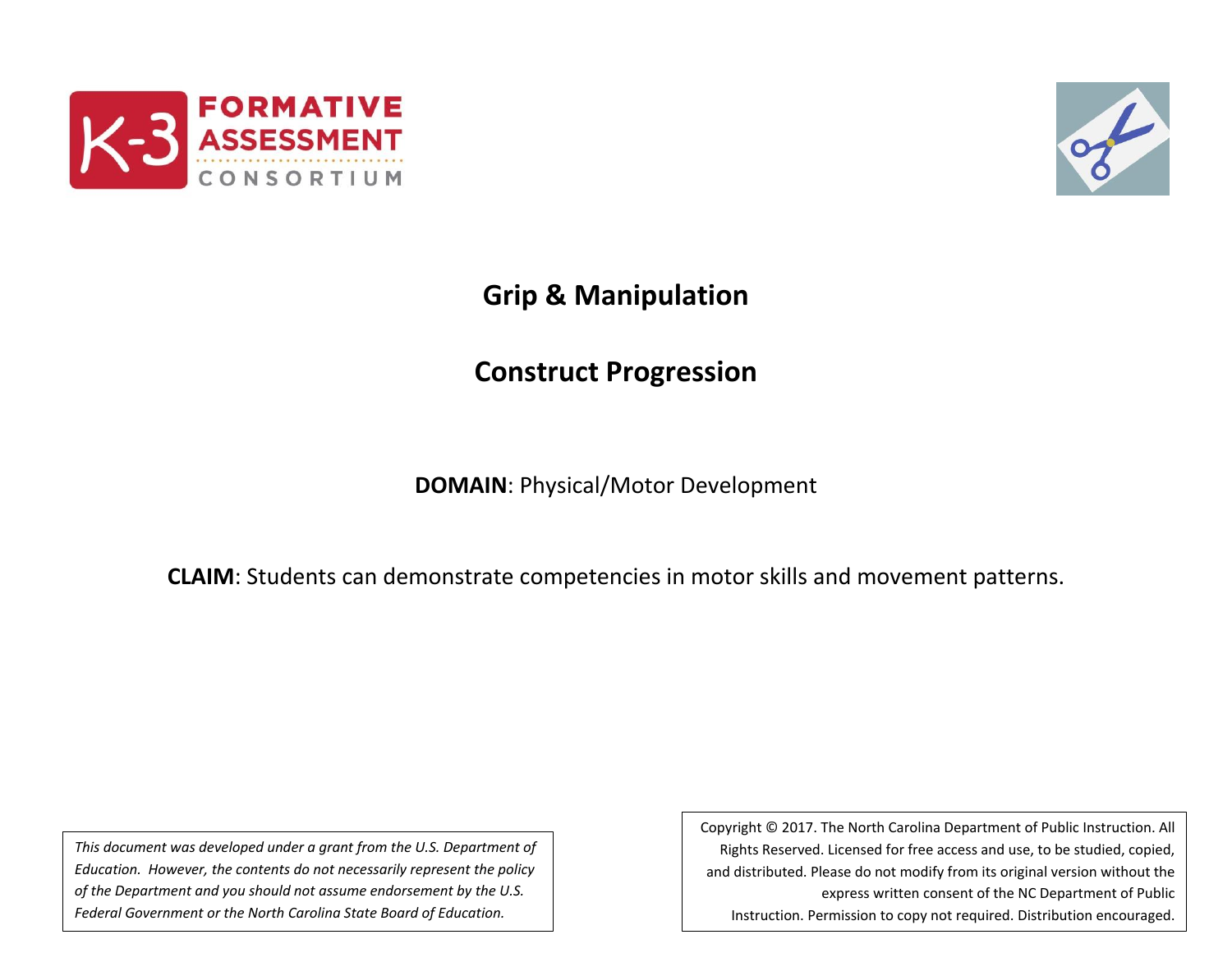### **Background**

The grip and manipulation construct progression was designed to reflect the development of proximal (middle of the body) to distal (wrist and fingers) motor control. This means that control of fine motor movement begins with stabilization of the trunk and whole arm movement, then control extends from the shoulder to the elbow, and finally to precise wrist and finger control.

Fine motor activities (e.g. zipping, writing, stringing a bead) are observable representations of using the functions of visual-motor integration together. If a child demonstrates this level with the ability to hold and manipulate the object they are using (scissors, pencil, crayon, etc.), but does not follow the line to cut, stay in the lines to color, or copy a letter correctly when writing, it may be due to visual ability rather than fine motor ability. Talk with your school nurse or occupational therapist for additional information.

#### **Rationale**

Piaget (1954) was one of many developmental psychologists who linked motor skill development with improvements in perceptual and cognitive development. Motor and cognitive functions tend to follow a similar timeline with intensified development between the ages of five and ten (Gabbard, 2008). Grismmer et. al. (2010) emphasize the importance of motor skill development in children. Their data analyses suggest that fine motor skills were a strong predictor of achievement. When analyzed collectively, "attention, fine motor skills, and general knowledge are much stronger overall predictors of later math, reading, and science scores than early math and reading scores alone" (Grismmer et. al., 2010, p. 1008).

Recent research stresses the importance of facilitating both motor and academic development as the two continue to be linked in neuroscience research. When comparing gross motor skills of age matched children with and without learning disabilities, researchers found a specific relationship between reading and locomotor skills and mathematics and object control skills - the greater the learning delay, the poorer the motor skills (Westendorp, Hartman, Houwen, Smith, & Visscher, 2011). Sibley and Etnier (2003) conducted a meta-analysis showing a positive correlation between physical activity and seven categories of cognitive performance (perceptual skills, intelligence quotient, achievement, verbal tests, mathematics tests, developmental level/academic readiness, and other) among school-aged children.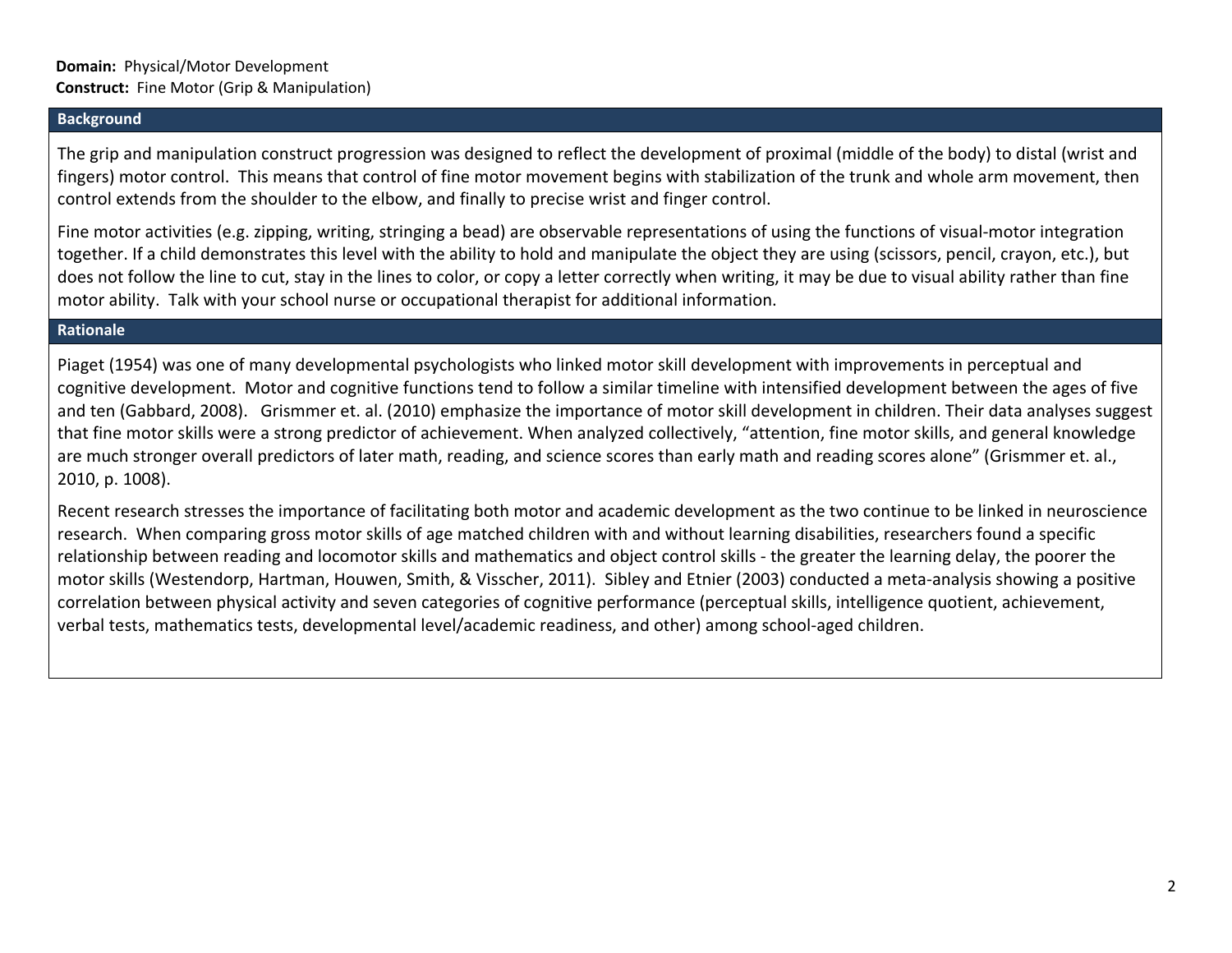| <b>Fine Motor (Grip &amp; Manipulation)</b>                                                                                                                                        |                                                                                                                                                                                                                                           |                                                                                                                                                                                                                                                    |  |  |
|------------------------------------------------------------------------------------------------------------------------------------------------------------------------------------|-------------------------------------------------------------------------------------------------------------------------------------------------------------------------------------------------------------------------------------------|----------------------------------------------------------------------------------------------------------------------------------------------------------------------------------------------------------------------------------------------------|--|--|
| <b>Skills</b>                                                                                                                                                                      | <b>Performance Descriptors</b>                                                                                                                                                                                                            | <b>Example</b>                                                                                                                                                                                                                                     |  |  |
| A. Uses early fine motor skills (e.g.,<br>fisted grip, palmar grasp, or early<br>scissor grip) to hold and/or manipulate<br>items, with whole arm movement.<br><b>Fisted grip:</b> | When observed in a variety of settings, child<br>grasps objects either with the entire hand<br>(fisted grip) or five-finger grip (palmar grasp),<br>using whole arm movement.<br>When using scissors, child consistently uses an          | When painting at an easel, Damion grasps the<br>paintbrush using five fingers and paints in large strokes<br>using his whole arm.<br>When coloring on paper with crayons, Minh holds and<br>manipulates her crayon using a five-finger fisted grip |  |  |
|                                                                                                                                                                                    | early fine motor grip either by using both<br>hands to grip the scissors, one hand gripping<br>the top loop and one hand for the bottom<br>loop, or by inserting the index finger in one<br>loop and the middle finger in the other loop. | and colors using her whole arm.<br>When using a pencil, Xander holds and manipulates it<br>using a five-finger palmar grasp and writes using the<br>whole arm.<br>When eating, Nayika grasps her spoon using a five-                               |  |  |
| Palmar grasp:                                                                                                                                                                      |                                                                                                                                                                                                                                           | finger fisted grip.<br>When picking up objects, Patti uses her whole hand<br>with a palmar grasp.                                                                                                                                                  |  |  |
|                                                                                                                                                                                    |                                                                                                                                                                                                                                           | When using scissors, Hideki uses both hands to make<br>small snips/cuts on the edge of the paper, but does not<br>cut across the entire paper.                                                                                                     |  |  |
| B. Uses a more refined grip (e.g., using<br>thumb and finger [pincer grip] or                                                                                                      | When observed in a variety of settings, child<br>consistently uses a more refined grip (e.g.,                                                                                                                                             | Violet grasps a paintbrush using two fingers and thumb<br>[tripod grip] and paints in large strokes using her whole                                                                                                                                |  |  |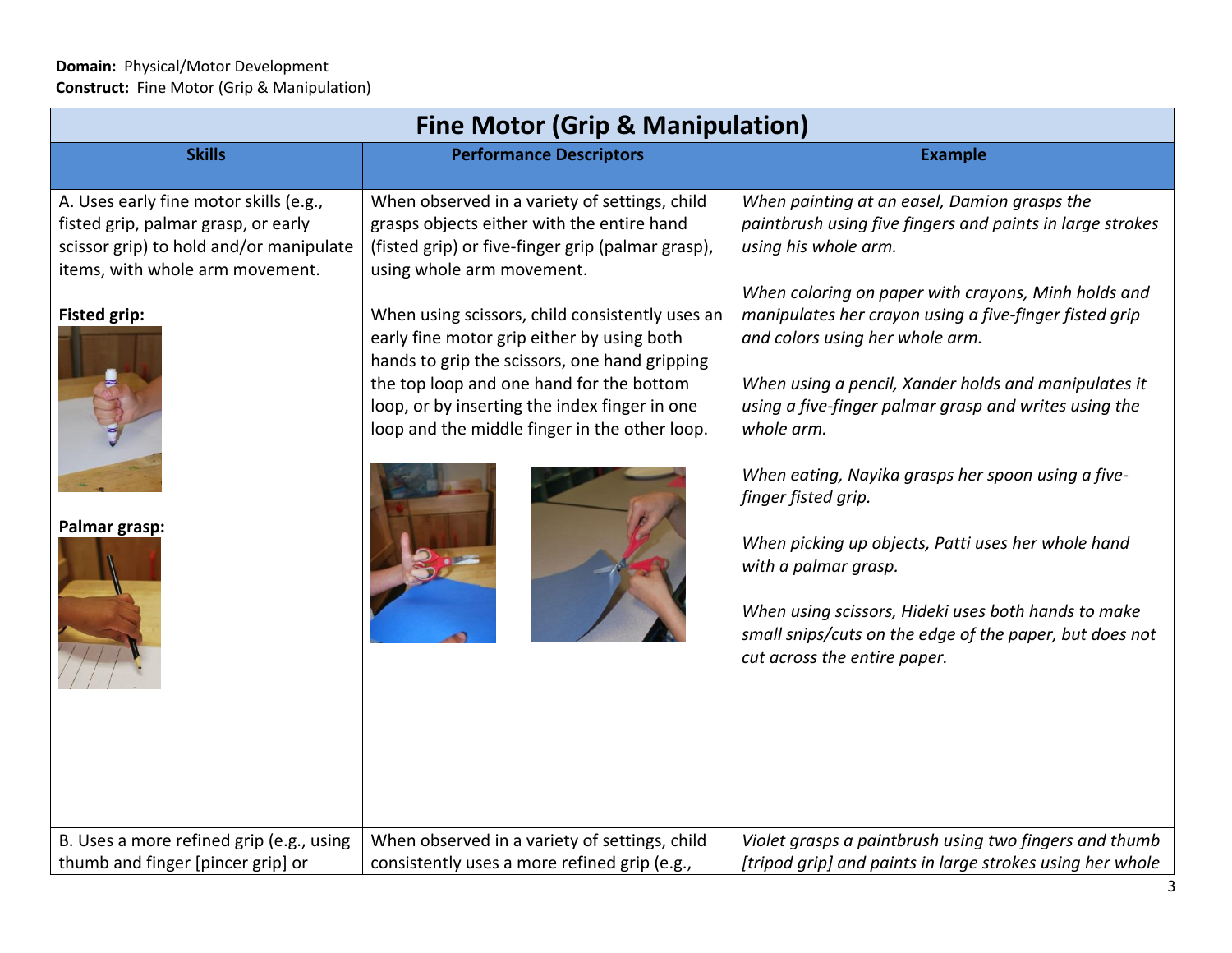| <b>Fine Motor (Grip &amp; Manipulation)</b>                                                                                    |                                                                                                                                       |                                                                                                                                                                                                                                                                                                                                                                                                                                                                                                                                                                                                                                                                                                                                                                                                                                                                                                           |  |  |
|--------------------------------------------------------------------------------------------------------------------------------|---------------------------------------------------------------------------------------------------------------------------------------|-----------------------------------------------------------------------------------------------------------------------------------------------------------------------------------------------------------------------------------------------------------------------------------------------------------------------------------------------------------------------------------------------------------------------------------------------------------------------------------------------------------------------------------------------------------------------------------------------------------------------------------------------------------------------------------------------------------------------------------------------------------------------------------------------------------------------------------------------------------------------------------------------------------|--|--|
| <b>Skills</b>                                                                                                                  | <b>Performance Descriptors</b>                                                                                                        | <b>Example</b>                                                                                                                                                                                                                                                                                                                                                                                                                                                                                                                                                                                                                                                                                                                                                                                                                                                                                            |  |  |
| tripod grip) to and hold and/or<br>manipulate objects with whole arm<br>movement and increased stability<br>from the shoulder. | using thumb and finger [pincer grip] or tripod<br>grip] to hold and/or manipulate objects with<br>whole arm movement.<br>Tripod grip: | arm.<br>Kingsley holds and manipulates his crayon using two<br>fingers and thumb [tripod grip] and colors using whole<br>arm movement so that most of the coloring is outside of<br>the lines.<br>Laura holds and manipulates her pencil using two<br>fingers and thumb [tripod grip] and writes/draws using<br>whole arm movement and large, imprecise strokes<br>resulting in letters that are large and difficult to read,<br>lines that are not straight and/or shapes that are large<br>and inaccurate.<br>Harry grasps his fork using a three-finger grip, similar to<br>a tripod grip, to pick up apple slices.<br>Petra picks up object using her thumb and fingers to<br>form a pincer grip.<br>Eli hold and manipulates scissors with his thumb in the<br>top loop and his index finger in the bottom loop and<br>cuts near a wide, straight line on a sheet of paper with<br>emerging control. |  |  |
| C. Uses refined wrist and finger<br>movement, beginning to transfer                                                            | When observed in a variety of setting, child<br>consistently uses precise finger and wrist                                            | Orion grasps a paintbrush using two fingers and thumb<br>[tripod grip] and paints in small strokes moving more                                                                                                                                                                                                                                                                                                                                                                                                                                                                                                                                                                                                                                                                                                                                                                                            |  |  |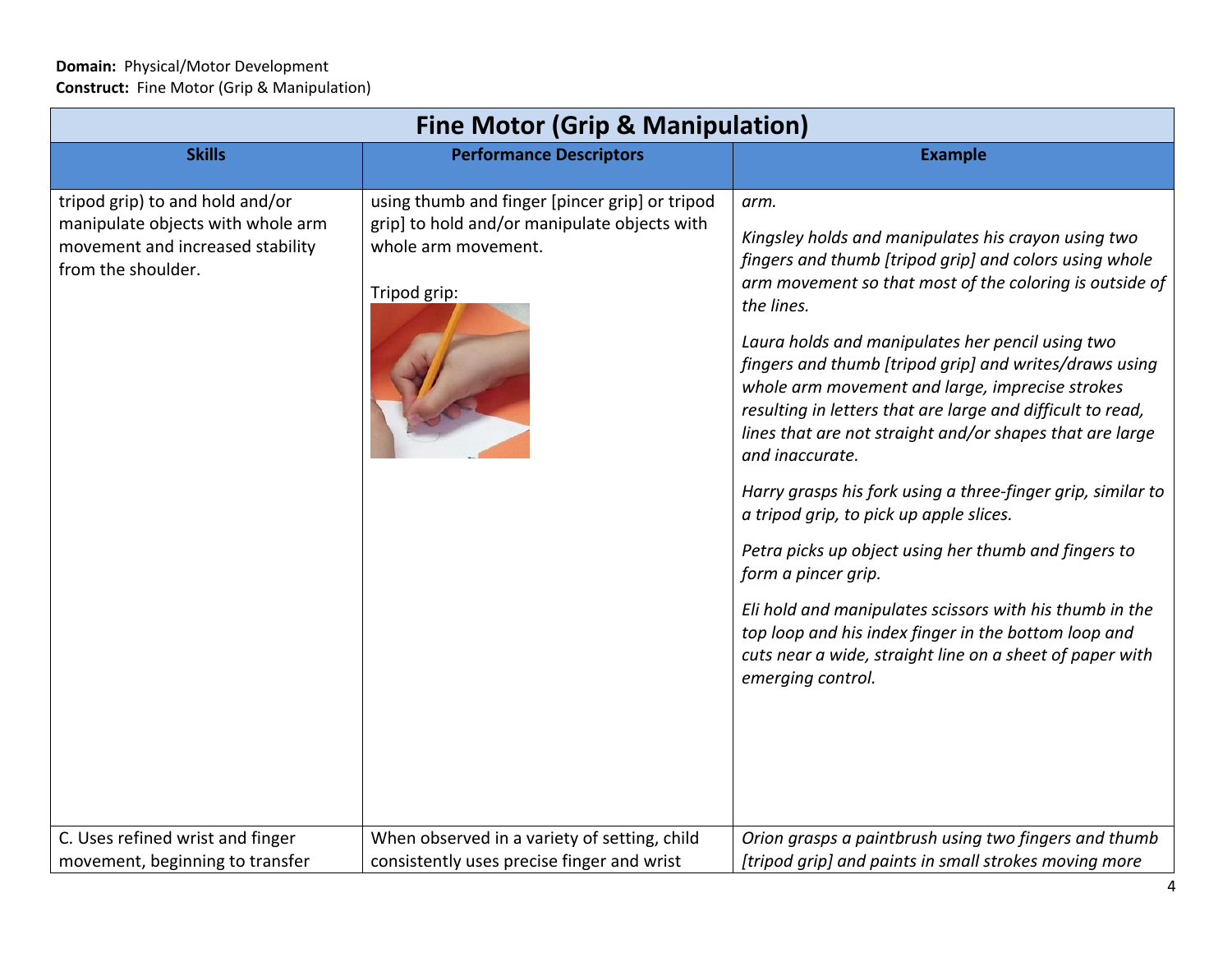$\blacksquare$ 

| <b>Fine Motor (Grip &amp; Manipulation)</b>            |                                                                           |                                                                                                                                                                                                                                                                                                                                |  |  |
|--------------------------------------------------------|---------------------------------------------------------------------------|--------------------------------------------------------------------------------------------------------------------------------------------------------------------------------------------------------------------------------------------------------------------------------------------------------------------------------|--|--|
| <b>Skills</b>                                          | <b>Performance Descriptors</b>                                            | <b>Example</b>                                                                                                                                                                                                                                                                                                                 |  |  |
| control of movement from the<br>shoulder to the elbow. | movement with some transfer of control from<br>the shoulder to the elbow. | from the elbow than from the shoulder and showing<br>some wrist control.                                                                                                                                                                                                                                                       |  |  |
|                                                        |                                                                           | Rosa holds and manipulates a crayon using two fingers<br>and thumb [tripod grip] and colors with more precise<br>control.                                                                                                                                                                                                      |  |  |
|                                                        |                                                                           | Max holds and manipulates his pencil using two fingers<br>and thumb [tripod] grip and writes using smaller<br>strokes moving more from the elbow than from the<br>shoulder and showing some wrist control so that letters<br>and shapes are smaller and more accurate.                                                         |  |  |
|                                                        |                                                                           | Tatyana grasps her fork with a three-finger grip, similar<br>to a tripod grip, to pick up a raspberry.                                                                                                                                                                                                                         |  |  |
|                                                        |                                                                           | Aldo picks up and manipulates coins and buttons with<br>emerging control.                                                                                                                                                                                                                                                      |  |  |
|                                                        |                                                                           | Samirah holds and manipulates scissors with her thumb<br>in the top loop and multiple fingers in the bottom loop<br>and cuts with her elbow elevated and away from her<br>body. She is able to cut a square [simple shape] with<br>accuracy, but cuts near the line when cutting the curve<br>of a heart [more complex shape]. |  |  |
|                                                        |                                                                           | During sensory activities, Marian grasps her pencil<br>using tripod grip and creates shapes in the sand.                                                                                                                                                                                                                       |  |  |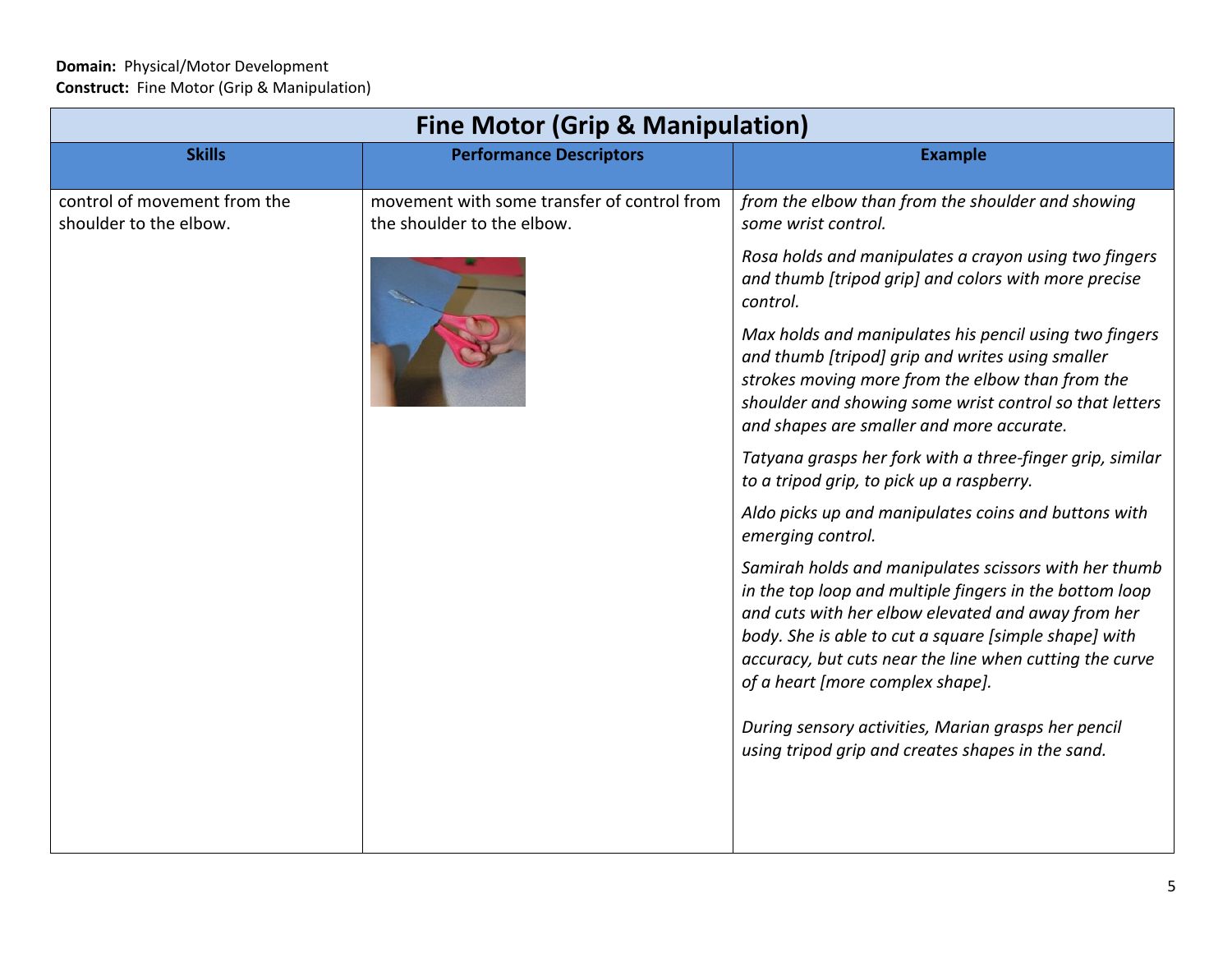| <b>Fine Motor (Grip &amp; Manipulation)</b>                                                 |                                                                                                                                                                             |                                                                                                                                                                                                                                                                    |  |  |
|---------------------------------------------------------------------------------------------|-----------------------------------------------------------------------------------------------------------------------------------------------------------------------------|--------------------------------------------------------------------------------------------------------------------------------------------------------------------------------------------------------------------------------------------------------------------|--|--|
| <b>Skills</b>                                                                               | <b>Performance Descriptors</b>                                                                                                                                              | <b>Example</b>                                                                                                                                                                                                                                                     |  |  |
| D. Uses hands with minimal elbow<br>movement and primary control from<br>wrist and fingers. | When observed in a variety of settings, child<br>consistently uses precise finger and wrist<br>movement, with minimal elbow or shoulder<br>movement, to manipulate objects. | Jamie grasps a small paintbrush using two fingers and<br>thumb [tripod grip] and paints precisely using small<br>strokes that show greater wrist control by filling in a<br>tree trunk while painting with water colors.                                           |  |  |
|                                                                                             |                                                                                                                                                                             | Teddy holds and manipulates his crayon using two<br>fingers and thumb [tripod grip] and colors within the<br>lines using small precise movements and increased<br>wrist control.                                                                                   |  |  |
|                                                                                             |                                                                                                                                                                             | Destiny holds and manipulates her pencil using two<br>fingers and thumb [tripod grip] and writes with small<br>and precise pencil strokes using minimal elbow<br>movement and increased wrist control resulting in<br>letters and shapes that are small and exact. |  |  |
|                                                                                             |                                                                                                                                                                             | Gabriel grasps his fork with a three-finger grip, similar<br>to a tripod grip, to pick up blueberries from his plate.                                                                                                                                              |  |  |
|                                                                                             |                                                                                                                                                                             | Chana picks up a coin and inserts it into a piggy bank<br>using precise movements.                                                                                                                                                                                 |  |  |
|                                                                                             |                                                                                                                                                                             | When cutting out a star shape, Malachi cuts close to<br>the line and turns the paper to facilitate cutting out the<br>shape and to minimize elbow movement.                                                                                                        |  |  |
|                                                                                             |                                                                                                                                                                             |                                                                                                                                                                                                                                                                    |  |  |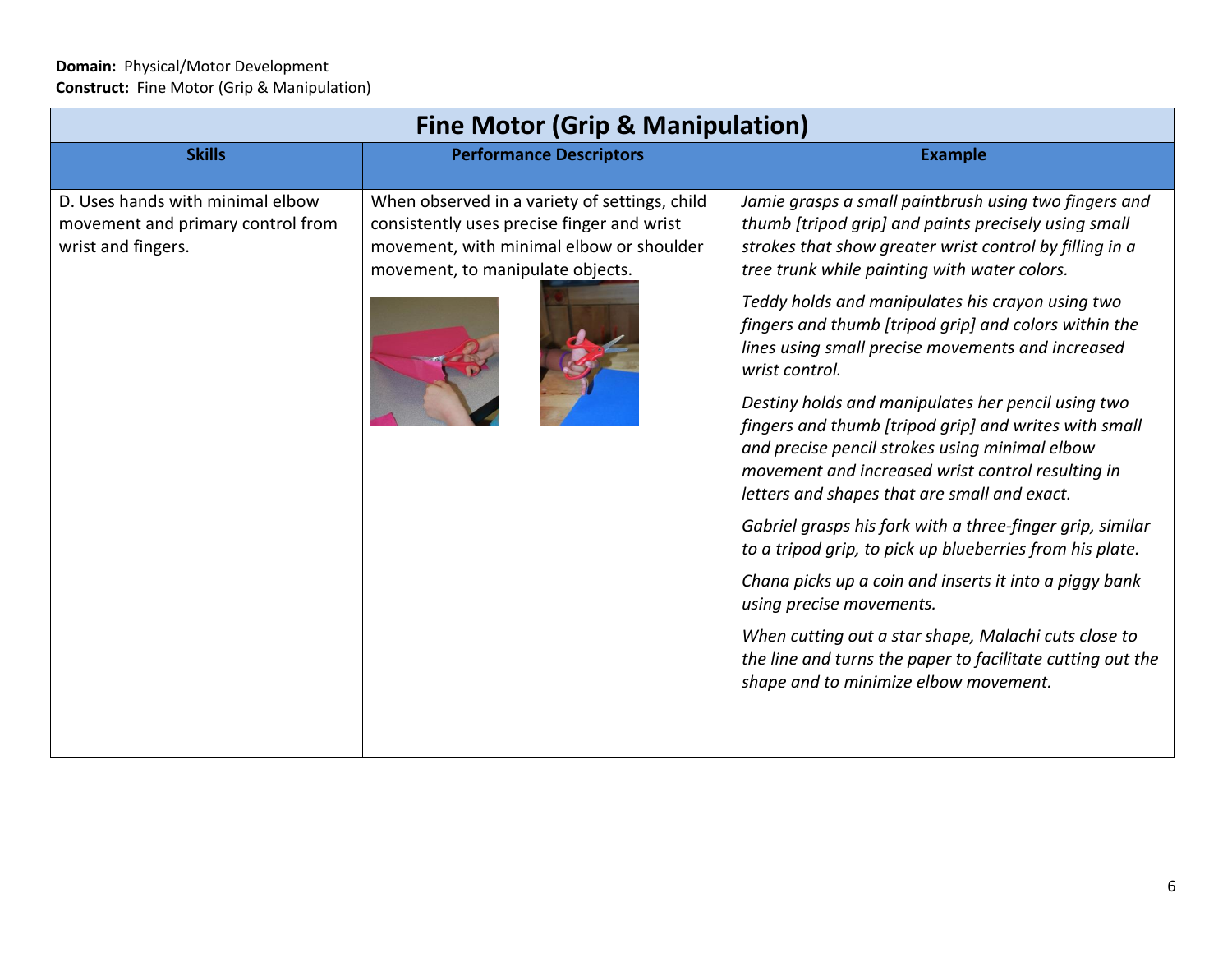## **Resources**

Ayers, A. (1972). Types of sensory integrative dysfunction among disabled learners. *American Journal of Occupational Therapy, 26*(1), 13-18.

Ayers, A. (1972). Improving academic scores through sensory integration. *Journal of Learning Disabilities, 2*(3), 44-52.

Bornstein, M. (Ed.). (in press). *Handbook of cross cultural developmental science*: Vol.1. *Moving between cultures: Cross cultural research on motor development* (1-23). New York: Psychology Press.

Case-Smith, J., & Pehoski, C. (1992). *Development of hand skills in the child*. Rockville, MD: American Occupational Therapy Association.

- Cermak, S. A., Quintero, E. J., & Cohen, P. M. (1980). Developmental age trends in crossing the body midline in normal children. *The American Journal of Occupational Therapy*, *34*, 313–319.
- Diamond, A. (2000). Close integration of motor development and cognitive development and of the cerebellum and prefrontal cortex. *Child Development, 71*, 44-56.

Folio, M. R., & Fewell, R. R. (2000). Peabody developmental motor scales: Examiner's manual. Pro-ed.

Gabbard, C.P. (2008). *Lifelong motor development* (5th ed.). San Francisco: Pearson/Benjamin Cummings.

- Gallahue, D., & Ozmun, J. (2005). *Understanding motor development: Infants, children, adolescents, adults* (6<sup>th</sup> ed.). New York, NY: McGraw Hill.
- Graham, G., Holt-Hale, S., & Parker, M. (2010). Skill themes, movement concepts, and the national standards. In G. Graham, S. Holt-Hale, & M. Parker (Eds.), *Children moving: A reflective approach to teaching physical education* (pp. 27-39). McGraw-Hill Higher Education. Retrieved from [www.mhhe.com/graham8e](http://www.mhhe.com/graham8e)
- Grissmer, D., Grimm, K., Aiyer S., Murrah, W., & Steele, J. (2010). Fine motor skills and early comprehension of the world: Two new school readiness indicators. *Developmental Psychology*, *46*(5), 1008-1017.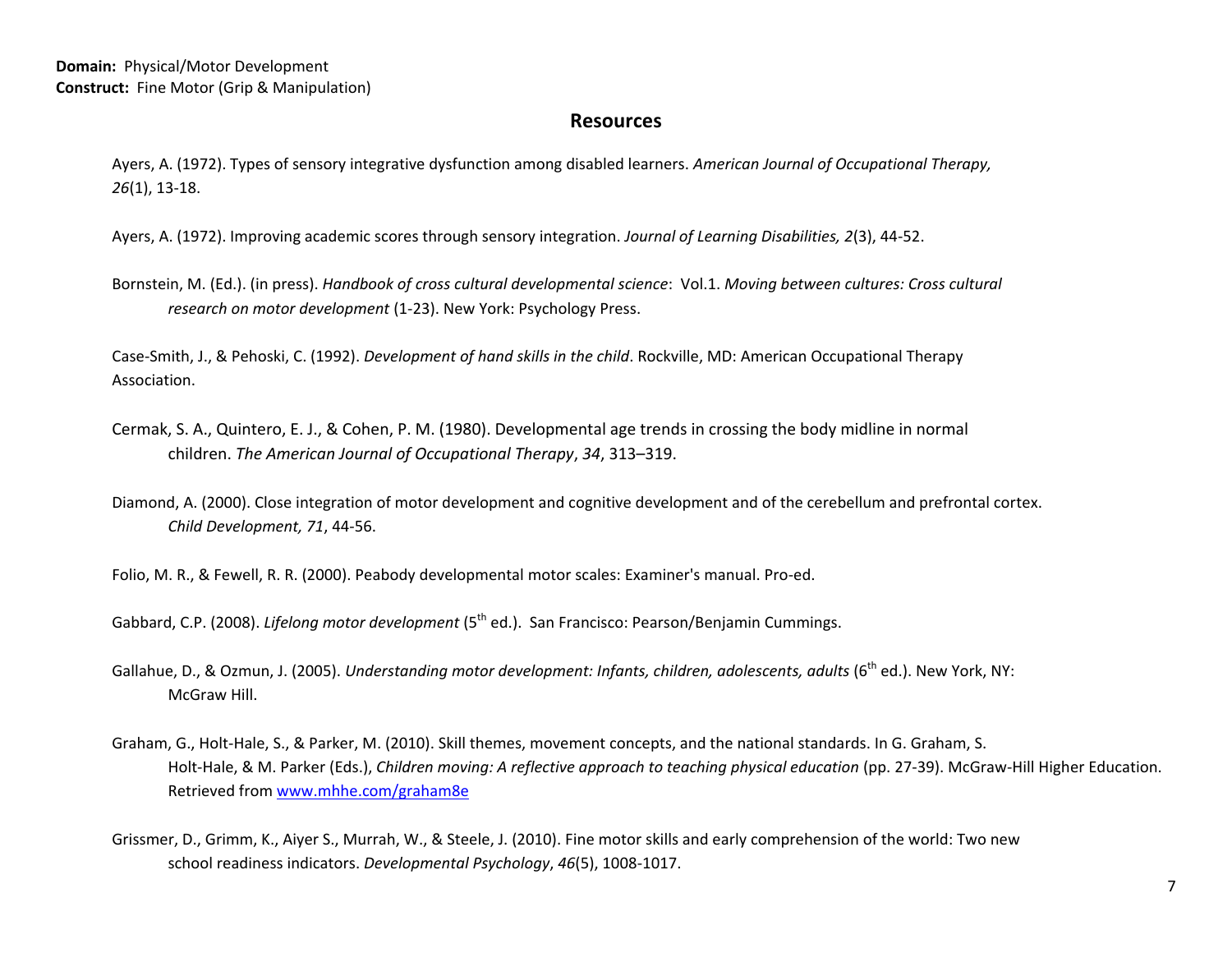Haywood, K. (2009). *Life span motor development* (5<sup>th</sup> ed.). Champaign, IL: Human Kinetics.

Horvat, M. (2011). Teaching motor, sport, and play skills. In M. Horvat, L.H. Kalakian, R. Croce, & V. Dahlstrom, *Developmental/adapted physical education making ability count* (5<sup>th</sup> ed.). San Francisco, CA: Pearson/Benjamin Cummings.

Hynes-Dusel, J. (2002). Motor development in elementary children. *Strategies: A Journal for Physical and Sport Education, 15*(3), 30-34.

- Lobo, M., Galloway, J. (2008). Postural and object-oriented experiences advance early reaching, object exploration, and means-end behavior. *Child Development, 79*, 1869–1890. doi: 10.1111/j.1467-8624.2008.01231.x.
- Malina, R.M. (2004). Motor development during infancy and early childhood: Overview and suggested directions for research. *International Journal of Sport and Health Science, 2*, 50-66.
- McAfee, O., & Leong, D.J. (2010). *Large Muscle Development*. Retrieved from <http://www.education.com/reference/article/large-muscle-development-assessment>
- Michell, D., & Wood, N. (1999). An investigation of midline crossing in three-year old children. *Physiotherapy, 85*(11), 607-615.
- Motor development. (2005). In Cambridge Encyclopedia of Child Development. Retrieved from [http://www.credoreference.com/entry/cupchilddev/motor\\_development](http://www.credoreference.com/entry/cupchilddev/motor_development)
- Murata, N.M., & Tan, C.A. (2009). Collaborative teaching of motor skills for preschools with developmental delays. *Early Childhood Education, 36*. 483-489.
- Piaget, J. (1954*). The construction of reality in the child*. New York: Basic Books.
- Piek, J.P., Dawson, L., Smith, L.M., & Gasson, N. (2008). The role of early fine and gross motor development on later motor and cognitive ability. *Human Movement Science*, *27*, 668-681.

Sattelmair, J., & Ratey, J. (2009). Physically active play and cognition an academic matter. *American Journal of Play*, *(winter),* 366-